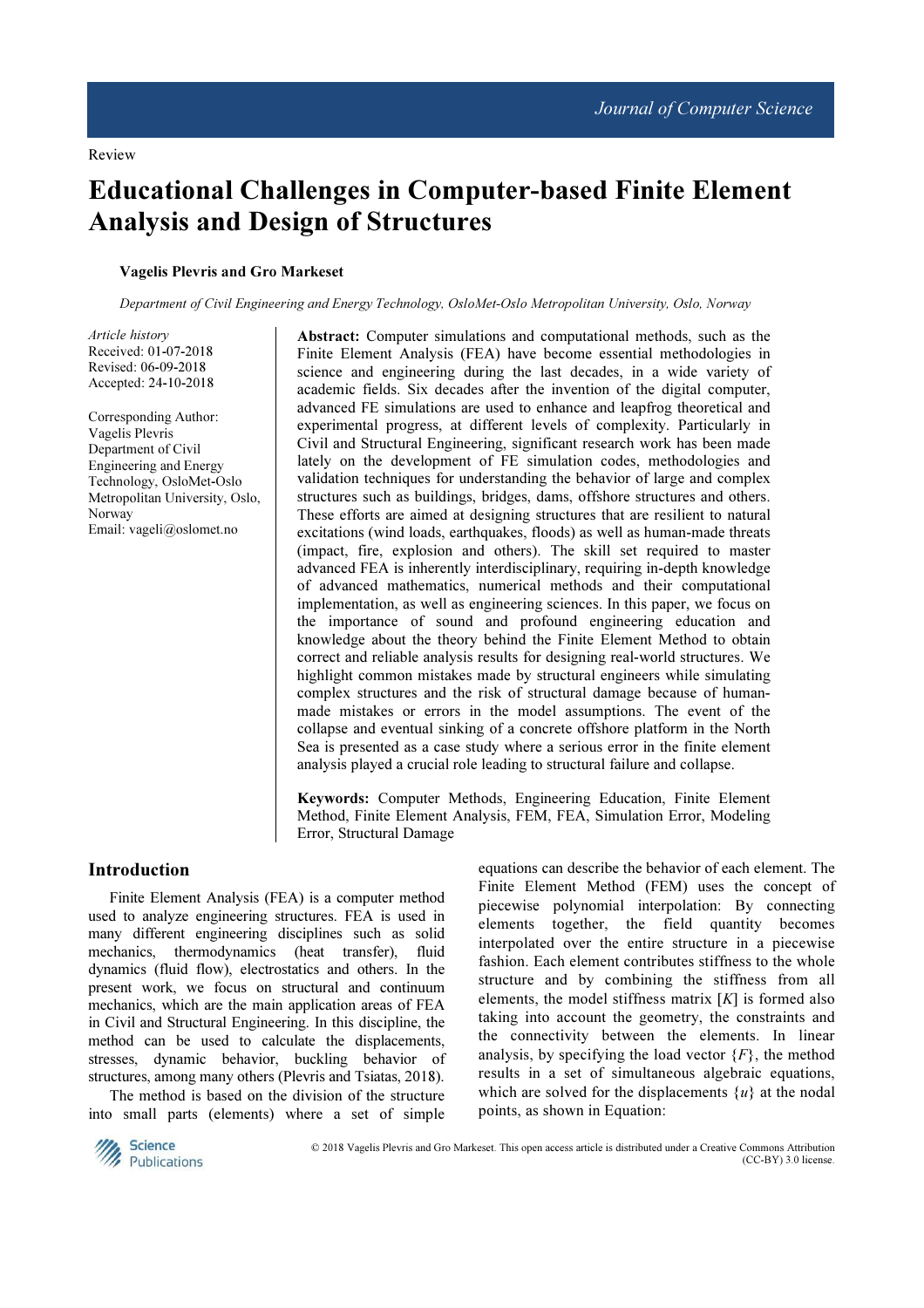$$
[K]\{u\} = \{F\} \Rightarrow \{u\} = [K]^{-1}\{F\}
$$
 (1)

Once having calculated the nodal displacements, it is easy to calculate other derived quantities such as stresses, bending moments, shear and axial forces, intermediate displacements and others according to the type of the structure and the types of elements used. The results of FEA can be easily depicted graphically on the computer screen with nice visualizations using color contour plots, animations and others.

Although in the present paper we focus mainly on structural engineering and elasticity problems, FEA can also be applied to other disciplines and the main philosophy of the method remains unchanged. Table 1 shows various applications of FEA in different disciplines and the meanings or  $[K]$ ,  $\{u\}$  and  $\{F\}$  for every case.

FEA is very useful in cases where performing hand calculations would not provide accurate results due to the complexity of the analysis problem. FEA can also replace expensive experiments as numerical simulations have a trivial cost in comparison to real-life tests where a structure must be put under increasing stress, get damaged or even destroyed. FEA can provide an accurate and inexpensive alternative to such tests.

## Literature Review

Although FEA is an issue of tremendous significance in engineering practice today, its teaching is quite demanding and difficult. The method by its nature requires a very good knowledge of elasticity theory, matrix algebra, mechanics and also computer programming skills to various degrees. It is a challenge for a FEA educator to teach it to an undergraduate or graduate audience in such a way that the learning outcomes will be achieved and students will enjoy and appreciate the course. (Hossain, 2015) presented the pedagogical approaches undertaken to successfully implement a FEA course objectives to undergraduate engineering students, addressing the topics and techniques applied to teach different concepts of FEA to enhance students learning outcomes. The work of (Zamani, 2016) highlights the challenges in teaching FEA to undergraduate students due to the widespread availability of commercial FEA software in the academic institutions and the pressure from industry to include it in the modern undergraduate curriculum. The role of commercial software in FEA teaching at the undergraduate level is also investigated by (Shaikh, 2012). In this work it was observed that the use of commercial software can greatly help students' understanding of FEA. Young et al. (2012) presented the results of a four-year study using 3D FEA visualization of structures for teaching in civil engineering, concluding that 3D visualization of structures using FEA can be used as an effective teaching tool for civil engineering students in structural analysis courses.

| <b>Table 1:</b> FEA disciplines and the meanings of [K], $\{u\}$ and $\{F\}$ |                                                                             |                                                                  |                                              |  |  |  |
|------------------------------------------------------------------------------|-----------------------------------------------------------------------------|------------------------------------------------------------------|----------------------------------------------|--|--|--|
| Discipline                                                                   | Property [K]                                                                | Behavior {u}                                                     | Action ${F}$                                 |  |  |  |
| Elastic<br>Thermal<br>Fluid<br>Electrostatic                                 | <b>Stiffness</b><br>Conductivity<br>Viscosity<br>Dielectric<br>permittivity | Displacement<br>Temperature<br>Velocity<br>Electric<br>potential | Force<br>Heat source<br>Body force<br>Charge |  |  |  |

In the present work, we highlight possible sources of error in FEA, common mistakes made by structural engineers while simulating complex structures, errors in the model assumptions and the risk of structural damage because of careless FEA use. The paper attempts to make a useful contribution to the vital discussion on FEA engineering education at present and therefore focuses on the importance of sound and profound engineering education and knowledge about the theory behind the Finite Element Method to obtain correct and reliable analysis results for analyzing and designing realworld structures. We emphasize that the key to good FE analysis is the knowledge of the limitations of the method and an understanding of the physical phenomena under investigation. The event of the collapse and eventual sinking of a concrete offshore platform in the North Sea is presented as a case study where a serious error in the finite element analysis played a crucial role leading to structural collapse.

## Advantages and Disadvantages of FEA

As any similar numerical method, FEA exhibits advantages and disadvantages and can even produce errors when not used correctly. The main advantages and disadvantages of the method are summarized below.

### *Advantages*

- Has a wide range of applications: aerospace, civil, mechanical, electronics and many more
- Can readily handle very complex geometries
- Can handle a wide variety of problems
- Can handle complicated restraints (supports), loadings and/or materials
- Saves time, money and effort to conduct empirical studies to analyze new scenarios
- FEA programs offer great pre- and post-processing facilities nowadays
- Rapid calculation time for most applications. As computer power keeps increasing, FEA becomes even more available, faster and easier to use

### *Disadvantages*

- A general closed-form mathematical solution cannot be obtained
- The solution is only an approximation the analysis is not performed on the real structure, but on a model of it. As a result, the analysis has inherent errors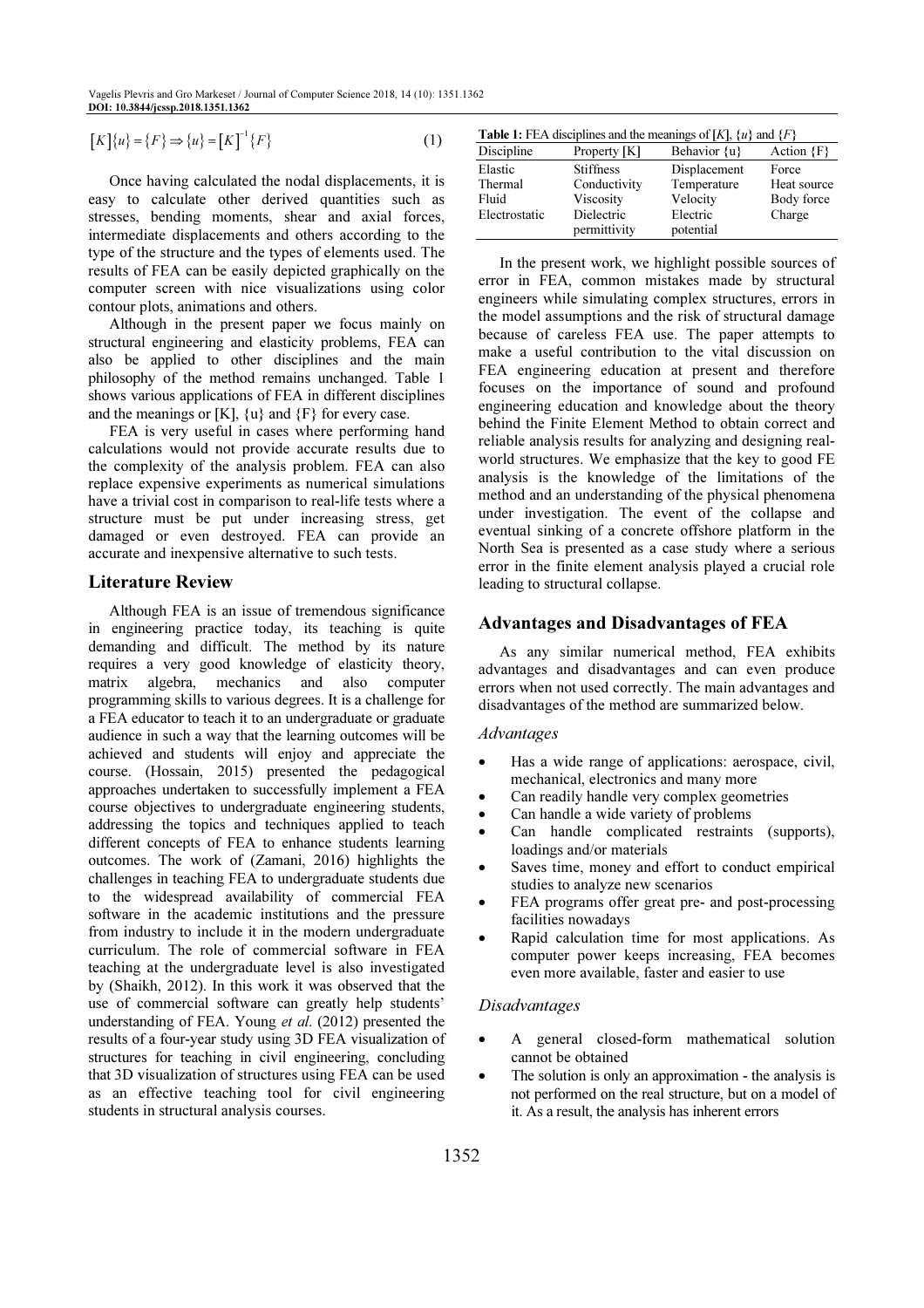- The output is only as good as the input. User mistakes can be dangerous or even fatal
- FEA programs can be very expensive, complex and hard to master, especially in specialized nonlinear analysis

# The Risk of Using FEA Carelessly – GIGO Principle

Numerous public-domain, free or commercial packages are presently available for FEA. Commonly, FEA software comes together with fancy 3D pre- and post-processors for visualizing the model and the analysis results. Never in the past had the modeling and analysis of complex structures been more accessible than today. Many FEA software houses claim that modeling using their programs is very easy, implying that even an inexperienced user (or a non-engineer!) can easily become a FEA expert producing simulation models and FEA results (Kurowski, 2002). Others consider FEA as just a simple extension of Computer Aided Design (CAD) thinking that good FE modeling is only a matter of the accurate representation of the geometry of the structure when in fact the similarity between CAD and FEA is only there; in the geometry. Other than geometry, in FEA, meshing, element type, loads, supports, error estimation and analysis results interpretation and validation are critical issues that have very little to do with CAD.

FEA can reduce the need for hand calculations significantly. However, one still needs to make a final confirmation of the model, validate the results and justify the answers. It is rather easy to generate a goodlooking 3D model with colorful visualizations of the model or the analysis results, but there is always the risk that results may be misleading or even downright wrong. Often people also think that a mesh refinement and a more powerful computer can solve all problems, but again this is an over-simplification and not the case in reality. One can be easily misled into blind acceptance of answers produced by the program. In the end, in FEA, the GIGO principle ("Garbage In  $\rightarrow$  Garbage Out") fully applies. GIGO is a computer science acronym that implies bad input will always result to bad output, referring to the fact that computers will unquestioningly process flawed, even nonsensical input data and produce undesired, often meaningless output if mishandled.

It is imperative not to confuse pretty graphs and colorful model pictures with correct modeling practice and accurate results. In many cases, preliminary calculations can tell us that something is wrong or suspicious. Many experts suggest that modelers should also perform simple hand calculations to get an idea of the order of magnitude of the anticipated results. When the analysis results are orders of magnitude different from the hand calculation results of a simplified model, then one has an alarm that something is wrong and needs to be corrected.

A successful FEA project requires proper execution of the following three complex processes:

- (i) The analyst must be capable and qualified to pose a "question" correctly to the software
- (ii) The software must be mathematically robust and accurate enough to provide a reasonable and accurate solution
- (iii) The analyst must be qualified to understand the results and assess the performance of the structural system based on these results

To achieve the above, the engineer/designer needs to have the following skills:

- (i) Excellent knowledge of the FEA theory and strong engineering judgment
- (ii) Facility with the FEA software being used
- (iii) Good practical modeling experience and a feel for design

While the second and third can be obtained to a certain extent through professional experience in structural analysis and design consulting firms that use FEA, the first is particularly critical in making the right assumptions in the model. These assumptions include which features should be modeled; which are not so important to model; what model parameters are important; how to correctly apply loads and constraints; how to correctly interpret the results, among others. Understanding the FE method is more important than specific software commands, which can be quickly learned even by non-experts. It is a much deeper issue, which requires excellent university education in FEA, usually at a post-graduate level. Inadequate FEA education and training poses risks and produces hazards.

In some cases, the only training one has comes from software vendors through informative seminars and presentations. Such instruction may be superficial and concentrate only on how to run a specific software rather than on really understanding FEA. Such seminars are useful and can offer complementary knowledge on the use of a specific program, but they can never be enough on their own.

## Possible Sources of Error in FEA

FEM is comprised of three major phases: (i) Preprocessing, in which the analyst sets up the model, develops a FE mesh to divide the subject geometry into subdomains for mathematical analysis and applies material properties, boundary conditions and analysis options; (ii) Analysis, during which the program derives the governing matrix equations from the model, solves for the nodal displacements and calculates derived quantities; and (iii) Post-processing, in which the analyst checks the validity of the solution, examines the values of primary quantities (such as displacements and stresses) and derives and examines additional quantities (such as specialized stresses and error indicators).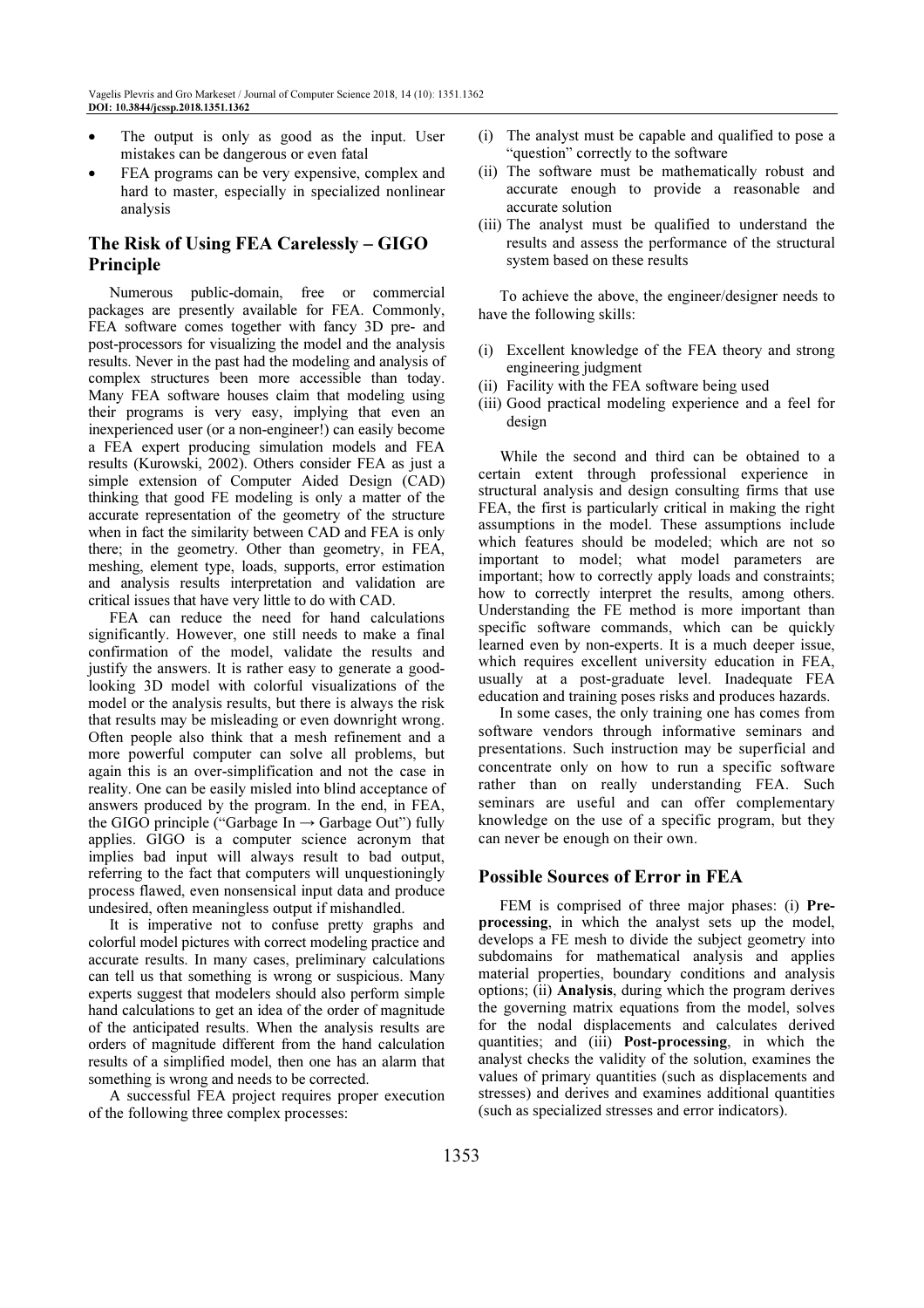| <b>Table 2:</b> Possible sources of error in Finite Element Analysis |  |  |  |  |
|----------------------------------------------------------------------|--|--|--|--|
|                                                                      |  |  |  |  |

| A. Human (Engineer)    |                                                                             |  |  |
|------------------------|-----------------------------------------------------------------------------|--|--|
| 1. Pre-processing      | A1-1. Wrong/bad engineering assumptions                                     |  |  |
|                        | A1-2. Wrong/bad type of elements                                            |  |  |
|                        | A1-3. Discretization error/Inappropriate or bad mesh                        |  |  |
|                        | A1-4. Wrong releases in beam elements                                       |  |  |
|                        | A1-5. Connectivity problems                                                 |  |  |
| 2. Analysis            | A <sub>2</sub> -1. Human mistakes                                           |  |  |
|                        | A2-2. Wrong boundary conditions (supports)                                  |  |  |
|                        | A2-3. Wrong analysis method or analysis options                             |  |  |
|                        | A2-4. Part of the model is a mechanism                                      |  |  |
| 3. Post-processing     | A3-1. Wrong interpretation of the coordinate system                         |  |  |
|                        | A3-2. Inability to distinguish between important and non-important findings |  |  |
|                        | A3-3. Units' mix-up or misinterpretation                                    |  |  |
| <b>B. FEA Software</b> |                                                                             |  |  |
| 1. Pre-processing      | B1-1. Bad element formulation                                               |  |  |
|                        | B1-2. Bad meshing algorithm                                                 |  |  |
| 2. Analysis            | B <sub>2</sub> -1. Inaccurate analysis                                      |  |  |
|                        | B <sub>2</sub> -2. Numerical Errors                                         |  |  |
| 3. Post-processing     | B3-1. Wrong averaging of results                                            |  |  |
|                        | B <sub>3</sub> -2. Bad visualization of results                             |  |  |
|                        | B3-3. No user warnings on obvious errors                                    |  |  |

The linear FEA study simulates reality only when a number of restricting conditions are met. These include that all deflections are infinitesimally small and that stresses and strains induced by loads remain small enough to let their linear relationship hold (Hooke's law). In reality, almost all problems are nonlinear, either from the beginning or at higher load levels. Nonlinearities can vary, including nonlinear material laws, nonlinear geometry, problems with instabilities, contact problems and others. In nonlinear FEA (NL-FEA) the principle of superposition cannot be applied; the loading history may be significant and the analysis phase gets much more complicated as it is conducted iteratively and not in a single load step. In the present study, we focus primarily on linear FEA, although many of the remarks and findings of the work have a general nature and certainly apply also to nonlinear FEA procedures.

The errors in a FE analysis can be divided into two parts: Error made by the engineer and error made by the FEA software (Nelson and Wang, 2004). Nowadays FEA programs have gradually become more advanced and the problems of the first generations of programs have been more or less fixed. Thus, the most crucial cause of error presently is the human-made error. Table 2 summarizes the most common sources of error.

#### *Human-Made Errors (Engineer)*

This section explains the various human-made errors that are described in Table 2.

## Pre-Processing Phase

## *A1-1. Wrong/Bad Engineering Assumptions*

The assumptions made by the engineer are significant for the accurate modeling of the structure and the validity of the analysis results. Incorrect modeling assumptions can lead to a situation where predictions made using the model may differ significantly from the actual structural behavior (Bandara et al., 2009). The assumptions have to do with various properties of the model: Assumptions about loads and boundary conditions, material properties, geometric characteristics, material behavior, needed analysis type (linear, nonlinear, etc.) and many others.

#### *A1-2. Wrong/Bad Type of Elements*

Such modeling errors have to do with simplifying assumptions in the mathematical model. Most commonly, they have to do with the assumptions of the element being used. Below are a few typical examples of such cases:

- (i) In beam elements, a major assumption is that crosssections stay planar and do not change shape, which is not always the case in practice
- (ii) Shell elements also have limitations (having to do with the "drilling" degrees of freedom) and, in some cases, they need to be replaced by solid elements to be able to catch the real structural behavior
- (iii) Shear stresses are not calculated for the commonly used Bernoulli-type beam elements, but only for Timoshenko-type beam elements. The engineer has to understand the problem at hand and use the right type of elements to deal with it, while choosing more complex elements is not always the best strategy, depending again on the problem
- (iv) Use of plane stress/plane strain elements where zero out of plane stress/strain is assumed, respectively; the inherent assumptions must be checked carefully

Another important phenomenon that has to do with the selection of the element type as well as the mesh,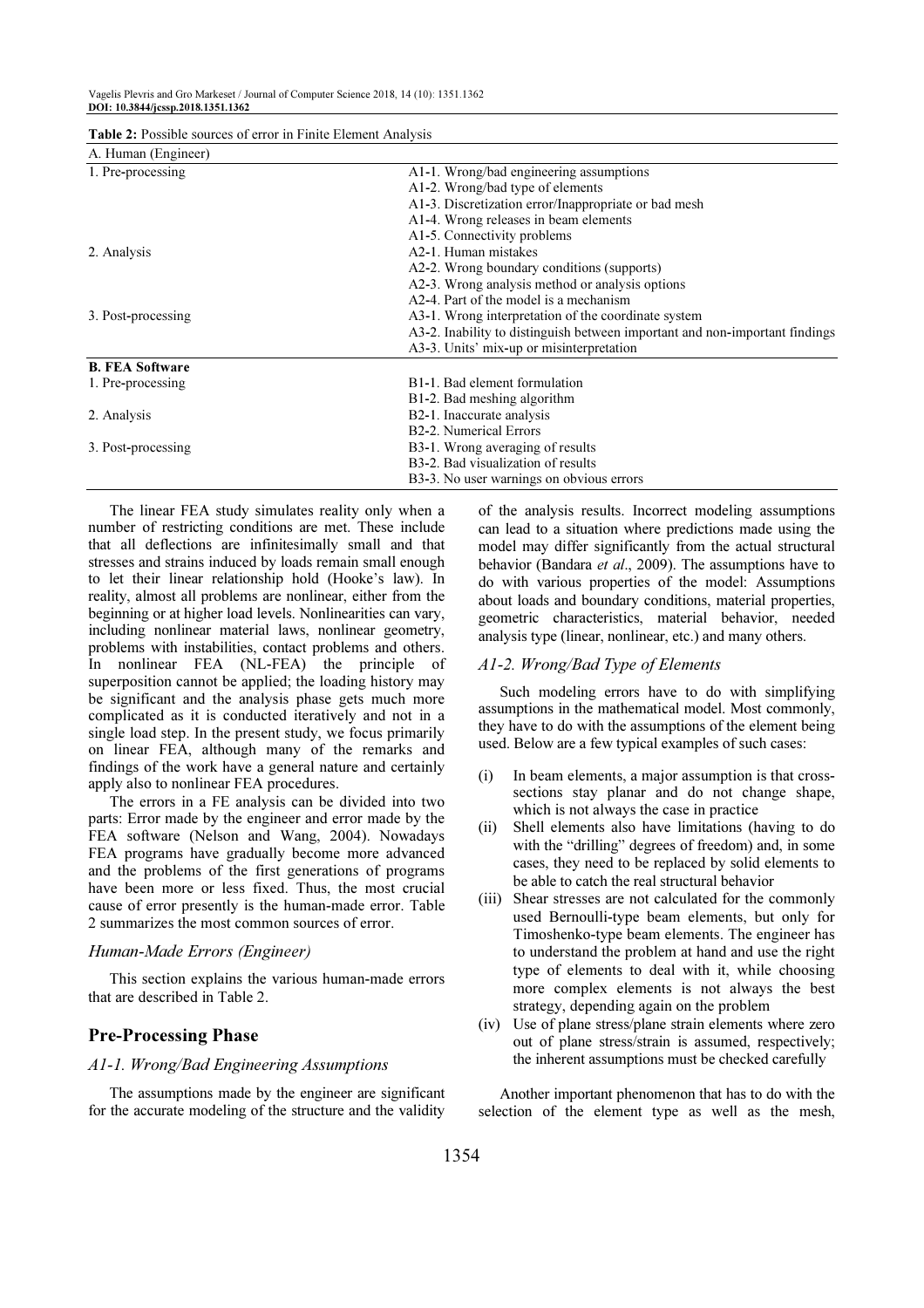requiring special attention and care, is shear locking. Shear locking is an artifact in structural calculations by FEM which arises due to the inability of an element to capture the kinematics of deformation. Locking can occur for several reasons and, for some element types, can even depend on the shape of an element. In general, locking happens when an element cannot interpolate a field property correctly with the nodal values and the element's shape functions (Macneal, 1993). In FEA terms, shear locking causes the element to behave stiffer than what it actually is. This behavior is observed only in linear elements (for example the constant strain triangle - CST), i.e., elements that use a linear interpolation function for the displacement, as strain captured in a linear element is a constant strain. In cases with such problems, a mesh refinement can help or even better the use of higher order elements that do not suffer from shear locking.

## *A1-3. Discretization Error/Inappropriate or Bad Mesh*

Although there are quite a few mesh-free (or meshless) FEA codes, meshing is still one of the most essential tasks for many FEA users. Discretization errors have to do with poor discretization of the domain, i.e., inappropriate or bad mesh. In some areas of the domain (e.g., in regions with high stress or strain gradients), a finer mesh may be needed to end up with good analysis results. The engineer needs to identify these areas and take proper measures to make sure that the mesh is adequate for the representation of the local displacements and stresses. On the other hand, a general mesh refinement (i.e., more dense mesh) is not always a better modeling strategy and can even lead to other types of problems. Also, bad-shaped or distorted elements must be avoided. Examples of elements with good and bad aspect ratios are presented in Fig. 1.

#### *A1-4. Wrong Releases in Beam Elements*

In civil engineering, it is common to use onedimensional beam elements to model columns, beams or other linear elements of a frame structure. In usual cases, the connection between elements is solid (or "fixed") which means that all displacements and rotations are common between the two connecting elements at the location of the joint (common node). In some cases, mostly in steel structures, special circumstances apply and releases need to be used at the elements' ends, most commonly hinges (rotational releases). It is the responsibility of the engineer to use the right releases in every case as wrong releases can have a dramatic effect on the analysis results.



Plane stress elements

Fig. 2: Bad connection: Incorrect coupling of elements with different DOFs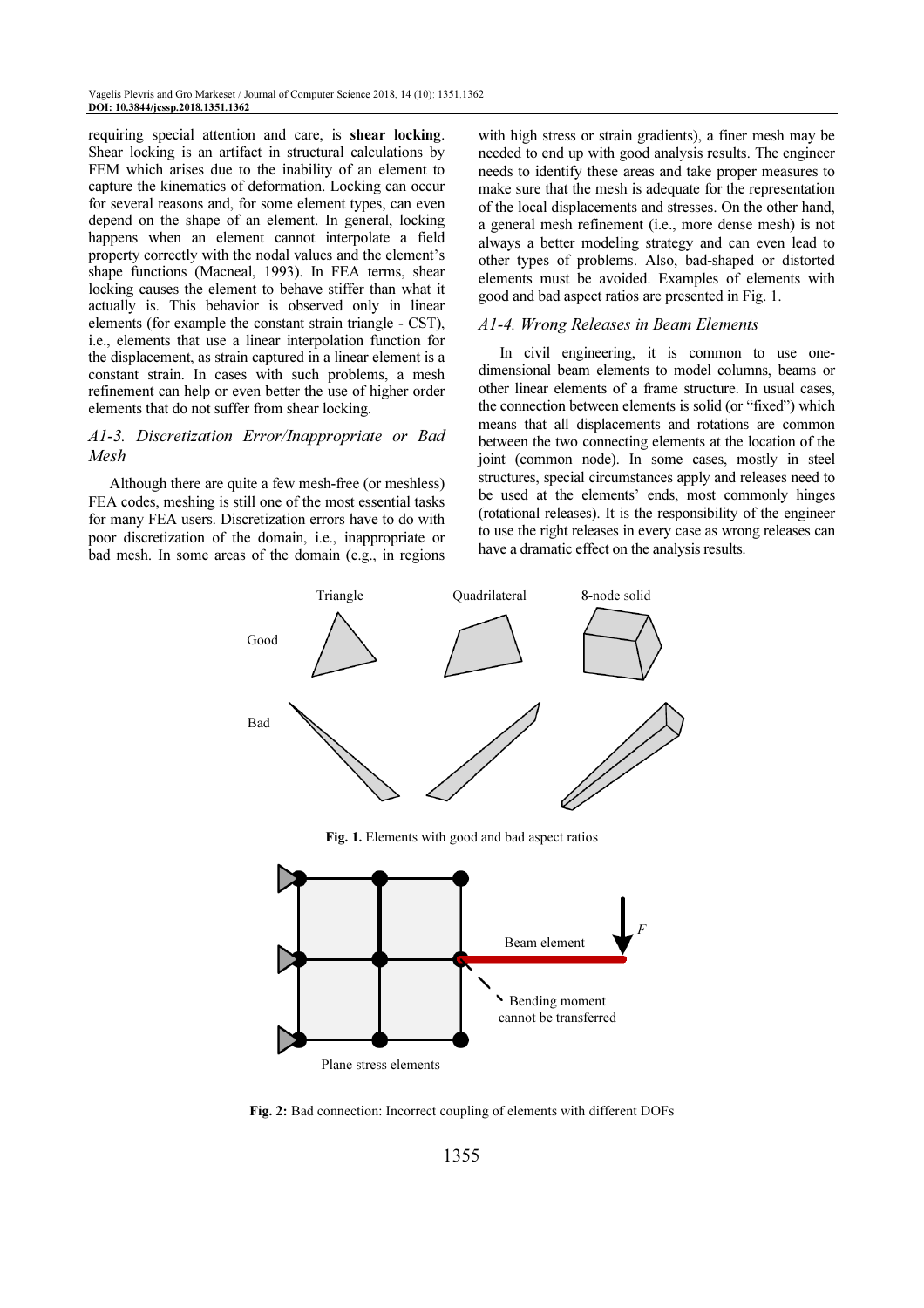## *A1-5. Connectivity Problems*

This problem has to do with elements that appear to be connected visually, but in practice, there is no real connection. One has to be very careful, as this kind of problem is problematic to identify on the computer screen. Moreover, special care has to be taken when different types of elements are connected. For example, a common problem is the case of a beam element connected to plane stress elements where the moment cannot be transferred between the two types of elements, as shown in Fig. 2.

The same problem arises when frame elements (beams) are connected to solid objects that have only three translational DOFs, therefore they provide no rotational resistance to the interconnected frame objects. To handle such problems, one needs to apply tricks and smart modeling techniques, for example: (i) extend ("anchor") the beam inside the plane/solid elements; (ii) apply a body constraint or rigid link that will connect the end joint of the beam to the tributary joints of the plane/solid elements such that a force couple is available to resist moment within the frame joint; (iii) in the plane elements case, use other types of elements that are also capable of transmitting the moment from the beam (drilling DOF). However, the stiffness properties of the drilling DOFs, which are normal to shell surfaces, are in general not reliable for the connection of frame objects. As the local mesh is refined, the connection can become increasingly flexible, so this solution must be used with care and attention.

## Analysis Phase

#### *A2-1. Human Mistakes*

Mistakes such as forgetting an important load, mistakes in the units used, the thickness of beams or the orientation of the elements, loads wrong in location, type, direction or magnitude, etc. can cause fatal problems in the FE analysis. The engineer must be meticulous in every step of the modeling and analysis phase and has to double check the model data to ensure that everything is modeled and entered correctly in the program.

#### *A2-2. Wrong Boundary Conditions (Supports)*

Supports are commonly modeled with constrained DOFs that are either fully restrained (fixed DOFs) or have an elastic constant applied to them (spring DOFs), with given stiffness. Modeling problems have to do with supports being wrong in location, type or direction. If the number of supports on a model are insufficient, then a rigid body motion can be allowed leading to a mechanism. Supports should be sufficient to prevent all possible rigid-body motions. Such a problem is depicted in Fig. 3. While the modeling error is evident in this case, there are still cases where such rigid body motions in parts of the model are not so easy to spot.



Fig. 3: Rigid body motion due to insufficient supports



Fig. 4: Beam modeling with plane stress elements: Pinned support with use of a rigid link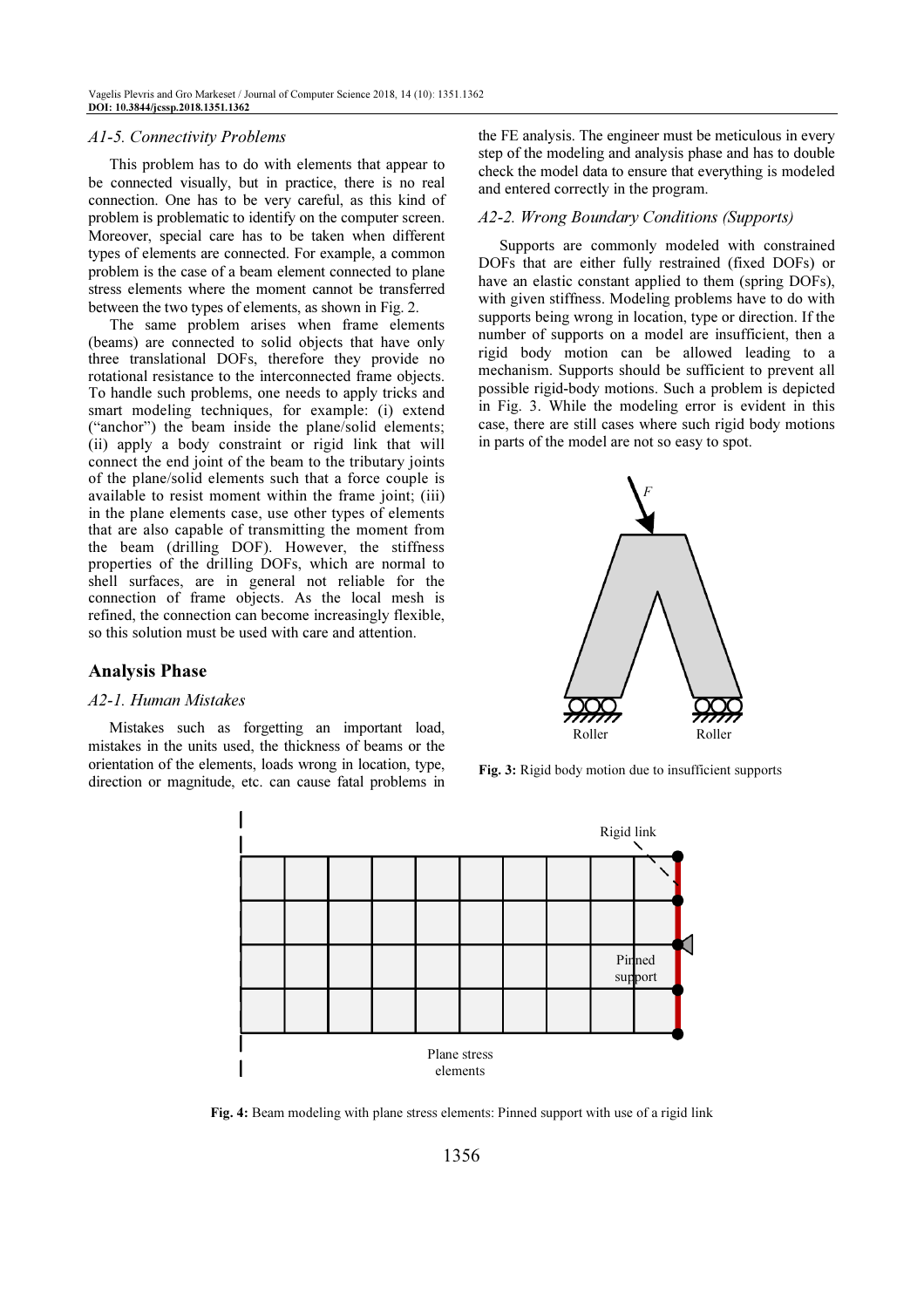Applying specific supports may become tricky when using plane stress or solid elements to model beams. Such elements have only translational DOFs so it is not easy to deal with the beam rotation. In this case special modeling techniques have to be used, for example rigid links as shown in Fig. 4 where a beam, pinned at one end, is modeled using plane stress elements. Similar techniques can be used also for the case of beam modeling with 3D solids.

## *A2-3. Wrong Analysis Method or Analysis Options*

This is important especially in nonlinear analysis where additional parameters need to be input, such as the number of iterations for convergence, convergence criteria, etc. Using the wrong calculation discipline can also be a problem, for example, when a problem needs nonlinear analysis (material and/or geometric nonlinearity) and a simple linear analysis is only performed. Furthermore, in some cases, the engineer has to select between static or various types of dynamic analyses correctly. If dynamic analysis is to be performed, various additional parameters have to be carefully set, such as the number of eigen modes taken into account, or the values of the various constants of the time integration algorithm to be used.

## *A2-4. Part of the Model is a Mechanism*

Because of various types of errors, the structure or parts of it can become a mechanism. Practically the stiffness matrix of the structure cannot be inverted (matrix determinant equal to zero). In some cases, the program will experience a runtime error and will inform the user about it. However, there are cases where due to numerical approximation errors, the program manages to provide a false "solution" without displaying any error message, due to rounding errors. In that case, displacements will have extreme values while the results may not correspond to an equilibrium of the model. The user should be able to identify such problematic results even if the computer program does not provide any warning message.

## Post-Processing Phase

### *A3-1. Wrong Interpretation of the Coordinate System*

The program provides the output values, but the user also needs to be able to understand these values and their true meaning. It is common that the user is not aware of the coordinate system that the program uses to report its analysis results, which may lead to misinterpretation of the results. A careful reading of the documentation of the program is suggested to deal with such problems.

## *A3-2. Inability to Distinguish Between Important and Non-Important Findings*

The amount of information that can be produced by a FEA software, especially for nonlinear analysis, is enormous. The engineer needs to be able to assess the importance of the FEA results. For example, high values of stresses locally near a point load should not be taken into account quantitatively. If one is not aware of this and only considers the maximum stress, then the results can be interpreted the wrong way. According to the wellknown Saint-Venant's Principle (Timoshenko and Goodier, 1951) loads applied in a finite area will produce local stresses and strains but as a far as the rest of the structure is concerned, the local effects will not be experienced and the load could be treated as a point load. In other words, the differences between the effects of two different but statically equivalent loads become very small at sufficiently large distances from the load. However, this rule does not apply to every type of member and loading case. For example, loaded members made from thin-walled elements may create stresses and deformations that can have an influence a considerable distance away from the point of application of loading, due to nonlinear buckling (Hibbeler, 1994).

## *A3-3. Units' Mix-Up or Misinterpretation*

It is crucial to understand units, how they work and how the program treats them. Some programs are unitless (solving the purely mathematical problem without applying any unit conversions to inputs or outputs), only requiring the user to use consistent units for inputs and then the program outputs will comply. Others provide units and apply automatic unit conversion factors on inputs and outputs. If units are not defined the right way in the model data, then the results will be all wrong. Similarly, correct results may be interpreted the wrong way if the designer cannot realize what units the program actually reports in.

## *FEA Software Made Errors*

FEA software made errors are no longer prevalent as FEA software packages have improved significantly over the time and keep improving continuously. Program bugs have existed and will always exist, but most commercial FEA packages nowadays have been tested and validated thoroughly by thousands of users on several problems and various situations. Again, it is the user's responsibility to use FEA software that is tested, validated and considered reliable for one's analysis needs.

While the Pre- and Post-processing phases of FEM are interactive and time-consuming for the analyst, the analysis phase (case B2-1 of Table 2) is often a batch process which is quite demanding in computer resources. Presently the main commercial FE programs are verified to a certain extent and their analysis results can be considered accurate. Attention must be paid when using new software from unknown vendors. It is always better to use software that has been used by many users in various situations and can be considered trustworthy.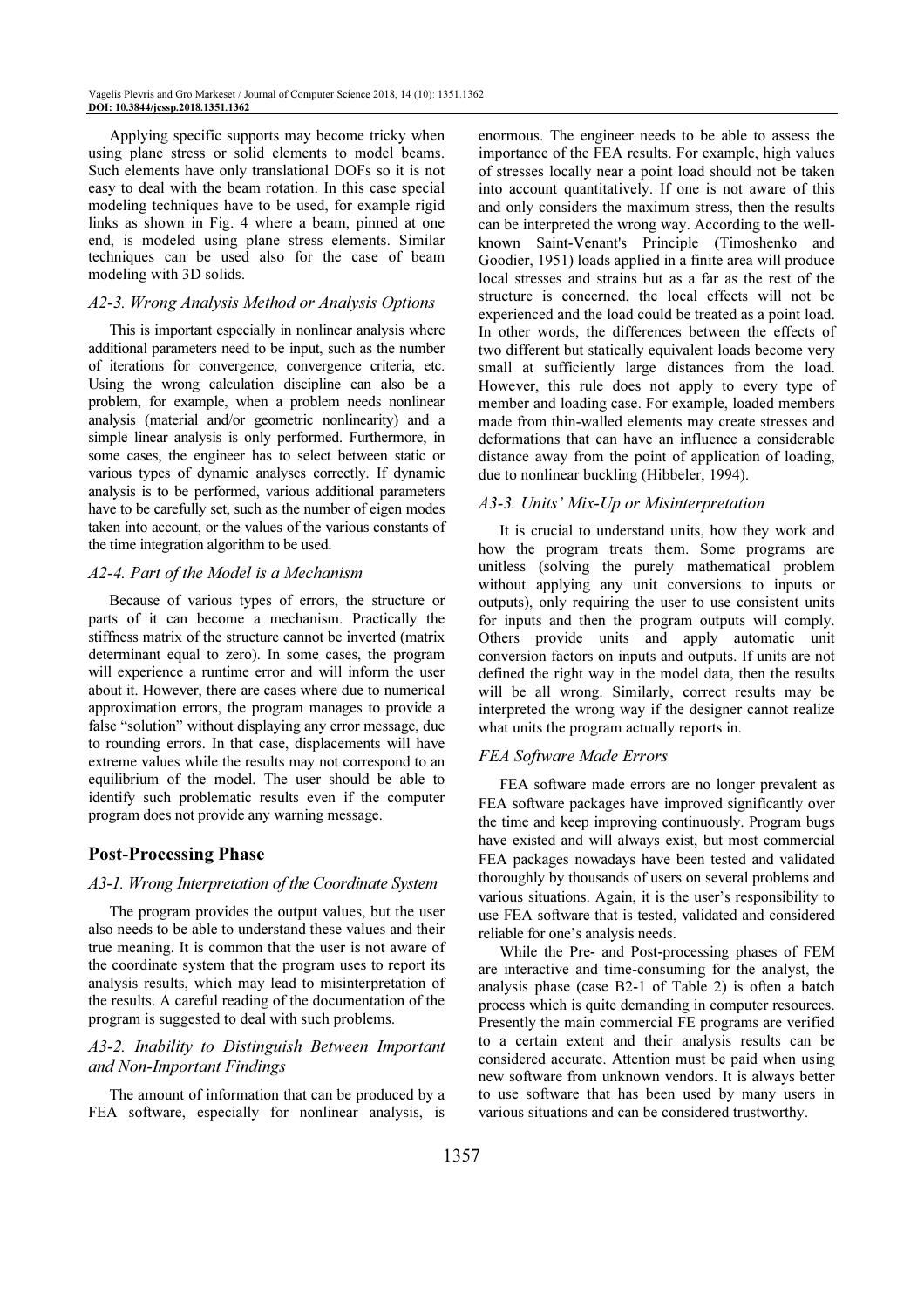

Fig. 5: A simple system of three springs in series

Numerical errors (case B2-2) can occur due to the limited number of significant digits essentially maintained by the computer. These rounding errors can even accumulate, especially in large models leading to errors in the results, although this is not so common to happen. Similar numerical problems can occur if there are large differences in the elements' stiffness. In this case, the results cannot be trustworthy. Even in the simple example problem of three springs connected in series, shown in Fig. 5, if there is a significant difference in the stiffness of the springs (e.g.,  $k_b \ge k_s$ ) then numerical problems can occur (ill-conditioned system).

The stiffness matrix of the above system is:

$$
K = \begin{bmatrix} k_b + k_s & -k_b \\ -k_b & k_b + k_s \end{bmatrix}
$$
 (2)

Moreover, since  $k_b \ge k_s$  then  $k_b + k_s \approx k_b$  and as a result:

$$
K \approx \begin{bmatrix} k_b & -k_b \\ -k_b & k_b \end{bmatrix} \tag{3}
$$

The stiffness matrix shown in Equation (3) is apparently not reversible (its determinant equals zero) and this proves that significant differences in the stiffness of elements can cause numerical problems in the analysis even in simple problems like this. In fact, this is not a limitation of the software or the method, but rather an inherent mathematical problem that the user has to be aware of. Such substantial difference in stiffness should not be present in a real model.

User warnings on errors (case B3-3) are particularly important in a FEA software. The software must guide the user and clearly point out obvious problems and errors to him/her. Self-validation of the analysis and user warnings for all kinds of possible errors are necessary to decrease the risk of wrong analysis results.

## FEA Results Verification – Check List

After the analysis, the FE results need always to be checked and validated. It is important to remember that even if the model is sound and everything appears to be perfect, FEA solvers always give approximate solutions. The following checklist includes various checks that need to be done in the pre- and post-processing phase. The list is indicative and not exhaustive.

#### *Assumptions*

Are the results consistent with the major model assumptions, e.g., small deformation or small strain?

#### *Dimensions*

Do key model dimensions agree with the drawings?

#### *Materials*

Are the material properties correct and are they adequately assigned to the various model regions?

## *Element Properties*

Are element properties (shell thickness, beam properties) correct and adequately associated to the model regions?

#### *Mesh*

Do the elements have correct aspect ratios? Do they pass shape distortion testing criteria? Is the mesh sufficiently refined to produce the required accuracy in specific regions? Has the model been verified for meshsensitivity?

#### *Loads*

Are the applied loads correct in location, magnitude and direction? A standard error is the wrong coordinate system for loads, especially when importing loads from other sources.

#### *Displacements*

Are deflections symmetric in a symmetric problem? Are there large displacements that cause force directions to change or are there other 2nd order phenomena? A nonlinear analysis would be needed in these cases.

### *Supports*

Are the correct DOFs restrained? Do deflections obey intended support conditions? Do reaction forces agree with static calculations? Do they balance the applied loads in each direction for every load case?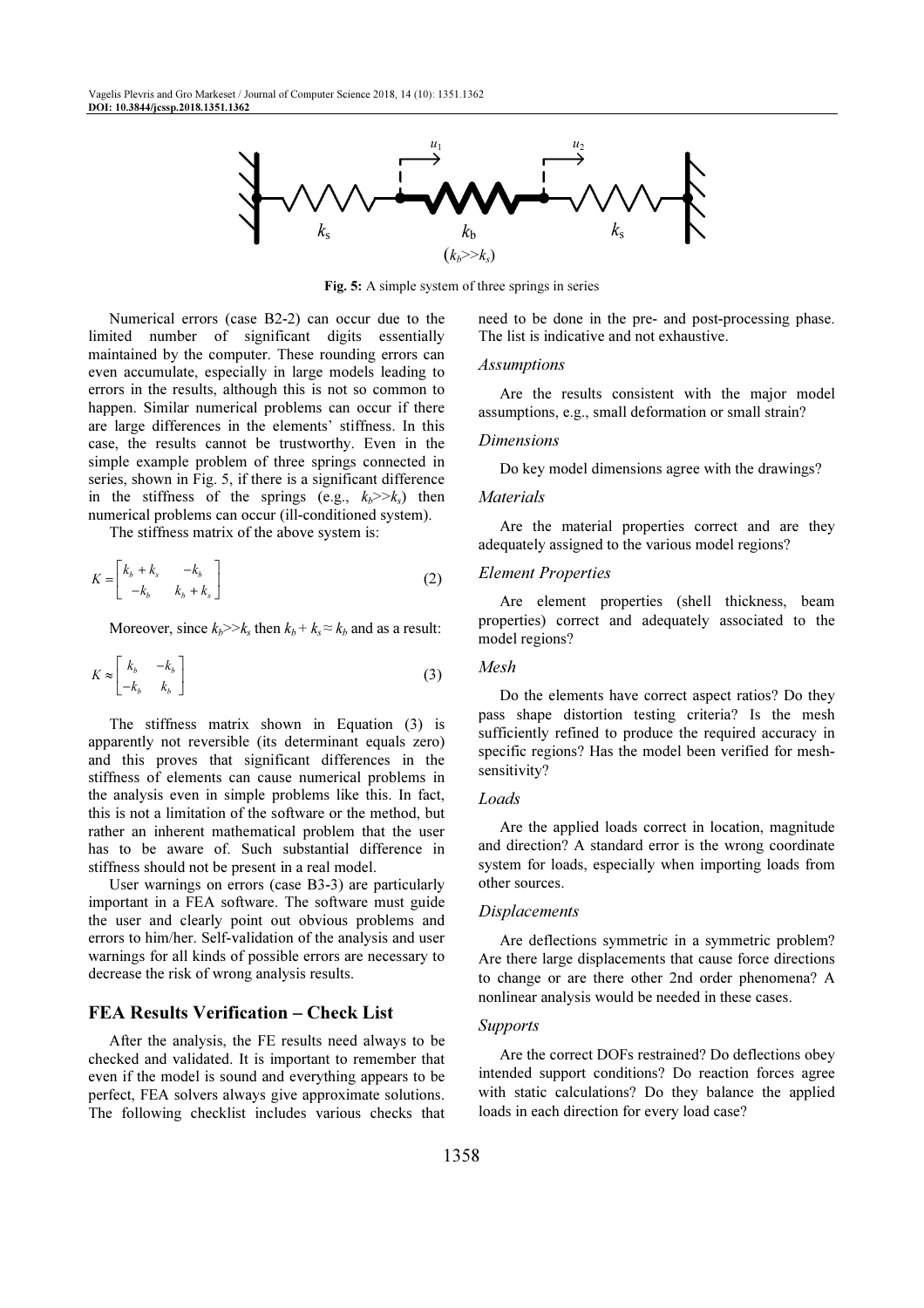#### *Stresses*

Are stresses continuous across elements? Are stress contours normal to planes of symmetry? Are principal stresses zero along unloaded boundaries? Are the stress contours smooth in highly stressed areas?

### *Hand Calculations*

Do deformations and stresses compare well with hand calculations for an equivalent yet much simpler model? Verify that the model represents the physical system by comparing the model to hand calculations, test data or other known sources. This verifies primarily the assumptions and abstractions made during modeling.

### *Eigenfrequency Analysis*

Even if the problem is static (not dynamic), performing an eigenfrequency analysis and observing the eigenmodes (especially the 1st main mode) can help spot misconnections and other errors.

## *Repetition*

Don't rely on a single simulation/analysis run. Refine the mesh in areas of high stress and repeat the analysis the needed number of times. Make experiments by changing key model properties to see how the results are affected and if the structural behavior is consistent with the change made, in every single case.

## FEA in Engineering Education and Teaching

Initially, in most universities, finite element methods were only taught at the post-graduate level. As FEA codes became more generally available, user-friendly and easy to use, the teaching of FEM and FEA gradually found its way into undergraduate programs, also (Gilewski, 2008). The teaching of FEA is difficult by definition. The theory of the method involves difficult advanced mathematics, while to understand the method deeper, one also needs programming skills and an excellent command of computer usage. Usually, students prefer practical computer lessons with the use of userfriendly finite element commercial programs instead of lectures on FEM theory. The role of commercial software in teaching finite element analysis is essential and has been investigated by researchers (Shaikh, 2012). Nevertheless, in reality, it is not possible to use any FEM system efficiently without the base knowledge of the theory. The correct balance between the two can be tricky and is always a significant challenge for FEA university educators (Gilewski, 2008). Due to the wide acceptance and use of FEA for any built structure nowadays, it is of paramount importance that engineers have received a proper FEA university education. Lack of such knowledge can have dramatic consequences in the built environment and to the society as a whole.

In the authors' opinion, a finite element course should first try to introduce the students to the FE based modeling and analysis techniques currently being used in engineering practice. In the end, the students should be able to develop an appreciation for the underlying theory and its application. Teaching should involve a combination of theoretical lectures on FEM, computer lab tutorials and a compulsory project assignment. The reason for introducing fundamental finite element theory in a course is to avoid the danger of using FEA as only a "black box". The tutorials and assignment exercises reinforce an understanding of mechanics of materials theory, finite element theory, knowledge of physical behavior and usage of each element type, the ability to select a suitable element for a given problem and the ability to interpret and evaluate the quality of finite element results.

On the other hand, the project assignment will require students to apply the knowledge of FEM to analyze and solve a practical structural problem. The project must have sufficient engineering complexity conveying exciting knowledge or technical concepts to the entire class, giving students an appreciation of how powerful the method can be in performing structural analysis of real-world structures. The project can be either an individual work or students can work in groups of two or three. The project model can be selected by the students and approved by the lecturer, as it is in the students' best interest to propose projects that interest them.

The course should provide the students with the proper education to be able to use the most suitable finite element modeling methods and techniques to solve real structural analysis problems with a high degree of reliability. Further training on specific FEA software can be easily provided after graduation, through professional experience in design and consultancy firms.

It is evident that such a course cannot adequately cover all aspects of FEA education and cannot go into details about advanced topics such as plasticity, material and geometric nonlinearities, dynamic analysis, contact problems, coupled problems, modeling uncertainties and others. These topics are very broad and deep on their own and need to be covered in advanced tailored FEM postgraduate courses.

## *Case Study: Sleipner A – North Sea oil Platform Collapse*

The construction of the original Sleipner A platform began in July 1989. The platform was to be used for oil and natural gas drilling in the Sleipender gas field in the North Sea (Tretiakova, 2012). It was built as a typical deep water structure platform with a concrete gravity base structure consisting of 24 cells, shown (partly completed) in Fig. 6, with a total base area of  $16,000 \text{ m}^2$ . On 23 August 1991, the platform sank and collapsed during a regular controlled ballasting test in preparation for deck-mating in Gandsfjorden, outside Stavanger in Norway (Arnold, 2009).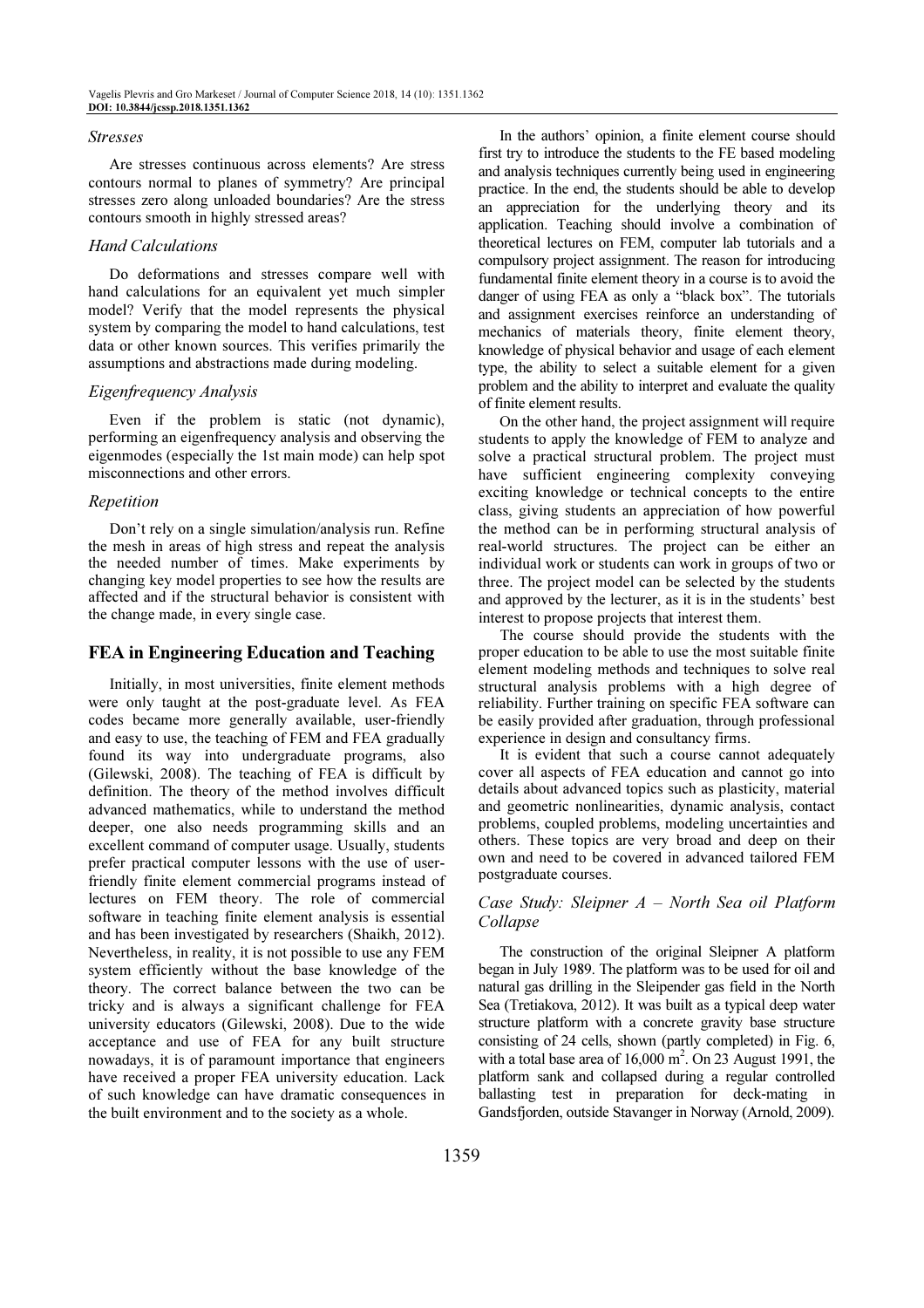

Fig. 6: 3D view of the buoyancy cells (partly completed) to be floated into the sea



Fig. 7: Plan view of buoyancy cells with shafts and tricells highlighted

As the hull was lowered to the 65-m mark, rumbling noises were heard followed by the sound of water pouring into the unit. A concrete cell had failed

and a severe crack had formed, while seawater poured in at a very high rate. Within a few minutes, the hull began to sink very quickly. Finally, the structure sank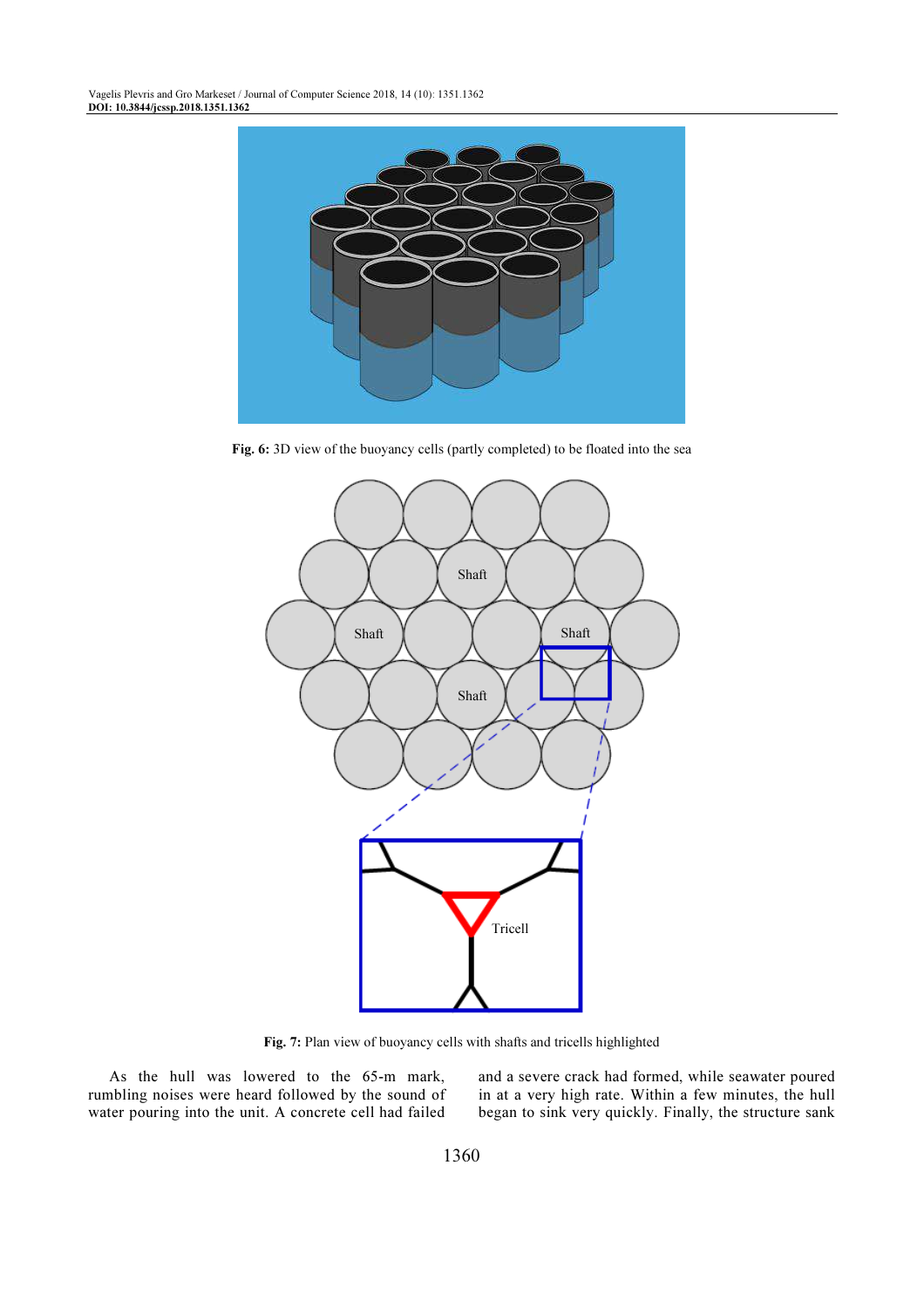deep into the 210 m sea, the buoyancy chambers imploded and the rubble struck the sea floor, creating an earthquake of magnitude 3 in the Richter scale. It took 18.5 min from the first sign of the accident until the platform disappeared from the surface of the sea (Jakobsen and Rosendahl, 1994).

Fortunately, no one was injured during the accident. A post-accident investigation was carried out by SINTEF in Norway which found out that the failure was due to a design flaw, that resulted from an error caused by unconservative concrete codes (Selby et al., 1997) and inaccurate FEA modeling of the tricell (Fig. 7), which formed part of the ballasting/flotation system (Arnold, 2009). The investigation traced the error to inaccurate finite element approximation of the linear elastic model of the tricell (using the FEA software NASTRAN) shown in Fig. 7.

It was concluded that the tricell walls and supports at the cell joints were the weakest points of the platform. Certain concrete walls were not thick enough to resist the hydrostatic pressure when the structure would be submerged. In addition, the finite element mesh used to analyze the tricells was proven to be too coarse to predict the shear stress distribution accurately. The shear stresses were underestimated by 47%, leading to faulty design (Arnold, 2009). The most probable failure mechanism was found to be concrete crushing and shear failure that occurred in the portion of a tricell wall located above the transverse reinforcement, close to the joint.

Another possible flaw with the use of the software was the human error involved: The design software involved considerable complexity, which led to high perception of precision by the user. The software would only flag certain sections as critical and indicate them as sections that the engineers on the design team needed to check. However, the probable failure point of the platform was never flagged (Tretiakova, 2012) and as a consequence the design team never had the chance to investigate the issue more thoroughly.

The initial cost for the platform was around \$180 million. Statoil, the Norwegian multinational oil and gas company estimated their losses without the platform at about \$1 million per day. It took over two years to redesign the platform, build it and bring it to operational status, although the construction of the new platform was accomplished at an accelerated pace, reducing the schedule by 15 months, in comparison to the original structure (Jakobsen and Rosendahl, 1994).

# Conclusion

FEA is a very demanding computational tool, as the analyst must be proficient not only in elasticity or mechanics, but also in mathematics, computer science and especially the finite element method itself. One aspect often overlooked when entering the finite element area is education. Training and experience in the computer software used are important and essential, but without adequate knowledge of the finite element method theory, a new user may fail miserably. This paper highlights this concern and the significance of error due to the lack of underlying knowledge by the FEA analyst while it attempts to make a useful contribution to the vital discussion on FEA engineering education at present.

Finite element computer programs have become standard tools in the hands of design engineers. The growing accessibility of FEA software brings with it the downside of ill-informed users relying on modeled results without having the advanced understanding needed to program the tests sufficiently well, or recognize the pitfalls where human or computer error could occur. While many software vendors have gone to great lengths to make their software accurate and easy to use, most users are not holding up their end by learning the techniques, engineering and discipline required to use these products successfully.

It cannot be emphasized strongly enough that while advanced FEA software programs produce vast amounts of results and colorful, highly persuasive pictures, it is the analyst's responsibility to ensure correctness and accuracy. FEA simulations are, in the end, approximate models and solutions, albeit highly sophisticated ones and it is the analyst's responsibility to ensure that results are valid and trustworthy. In the absence of such awareness, the system degenerates into a "black box" and the solution it provides will almost certainly be wrong, despite the impressive-looking results.

The case study presented highlights the potential of human error to undermine results. The Sleipner A failure shows the limitations of FEA and the risks involved in the careless use of it, highlighting the importance of sound and profound engineering education and knowledge about the theory behind FEA to obtain correct and reliable analysis results for designing realworld complex structures.

The key to good FE analysis is knowledge of the limitations of the method and an understanding of the physical phenomena under investigation. While computer-aided FEA makes a good engineer better, it can also make a bad engineer dangerous. In light of this, we believe that in the current context, a more rigorous approach to the teaching of FEA needs to be employed in university education.

# Author's Contributions

Vagelis Plevris: Contributed in the conception and design of the research work, drafted the first versions of the article and made the figures used in the manuscript.

Gro Markeset: Contributed in the original conception and design of the research work, the design